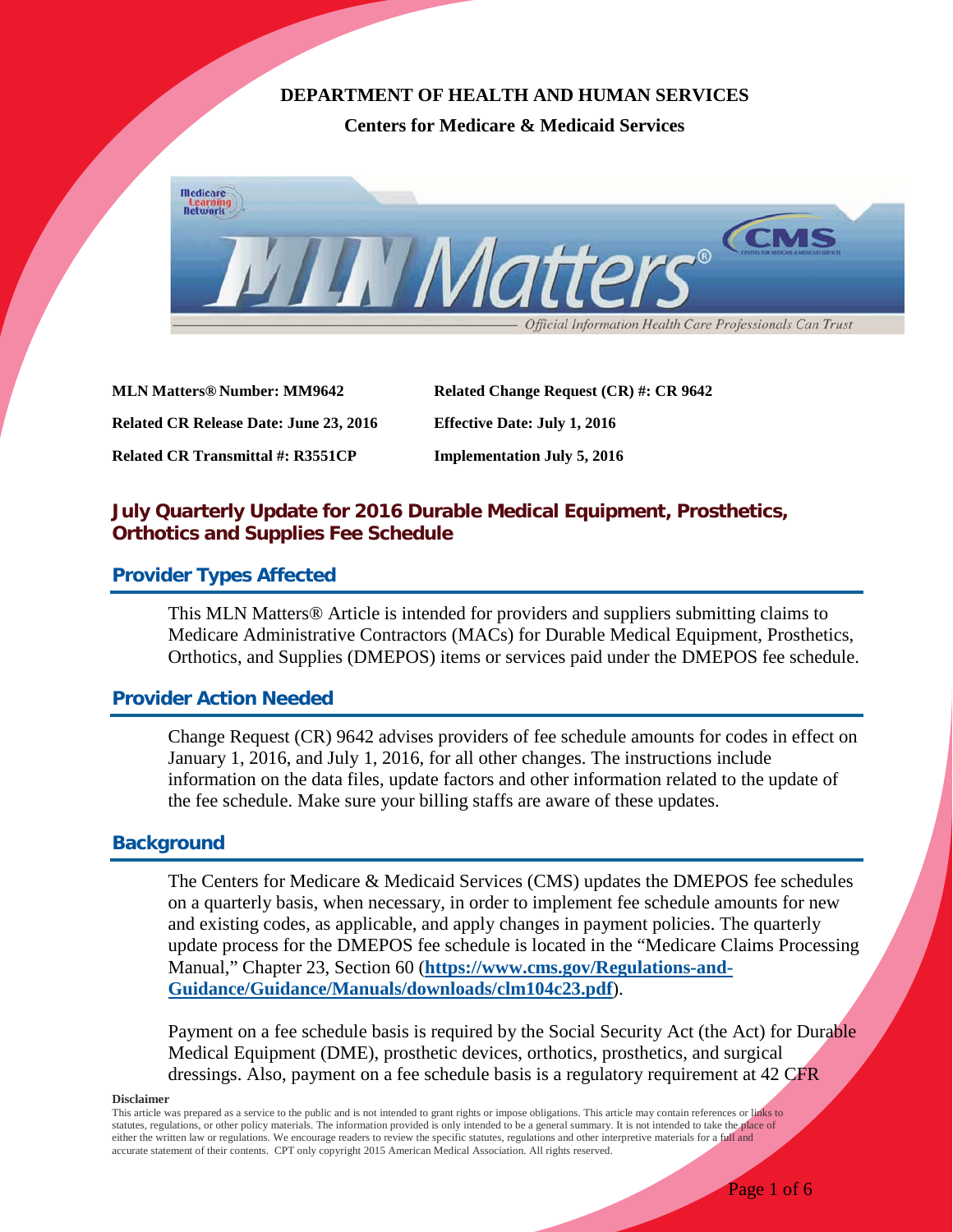Section 414.102, for Parenteral and Enteral Nutrition (PEN), splints, casts and Intraocular Lenses (IOLs) inserted in a physician's office. The Act mandates adjustments to the fee schedule amounts for certain items furnished on or after January 1, 2016, in areas that are not competitive bid areas for the items, based on information from Competitive Bidding Programs (CBPs) for DME. The CBP product categories, HCPCS codes and Single Payment Amounts (SPAs) included in each Round of the CBP are available on the Competitive Bidding Implementation Contractor (CBIC) website (**<http://www.dmecompetitivebid.com/palmetto/cbic.nsf/DocsCat/Home>**). The changes for the Calendar Year (CY) 2016 are detailed in **[MM9431](https://www.cms.gov/Outreach-and-Education/Medicare-Learning-Network-MLN/MLNMattersArticles/Downloads/MM9431.pdf)**.

## *Adjusted Fee Schedule Amounts*

The DMEPOS and PEN fee schedule files contain HCPCS codes that are subject to the adjusted fee schedule amounts as well as codes that are not subject to the fee schedule CBP adjustments. The adjustments to the fee schedule amounts have been phased in for claims with dates of service January 1, 2016, through June 30, 2016, so that each fee schedule amount is based on a blend of 50 percent of the fee schedule amount that would have gone into effect on January 1, 2016, if not adjusted based on information from the CBP, and 50 percent of the adjusted fee schedule amount. As part of this update, for claims with dates of service on or after July 1, 2016, the July quarterly update files include the fee schedule amounts based on 100 percent of the adjusted fee schedule amounts. Information from CBPs that take effect on July 1, 2016 is factored into the adjusted fee schedule amounts effective on July 1, 2016, in accordance with the regulations at 42 CFR 414.210(g)(8).

Fee schedule amounts that are adjusted using information from CBPs will not be subject to the annual DMEPOS covered item update, but will be updated in accordance with 42 CFR  $414.210(g)(8)$  when information from the CBPs is updated. Pursuant to 42 CFR  $§414.210(g)(4)$ , for items where the Single Payment Amounts (SPAs) from CBPs no longer in effect are used to adjust fee schedule amounts, the SPAs will be increased by an inflation adjustment factor that corresponds to the year in which the adjustment would go into effect (for example, 2016 for this update) and for each subsequent year such as 2017, and 2018.

There are three general methodologies used in adjusting the fee schedule amounts:

### *1. Adjusted Fee Schedule Amounts for Areas Within the Contiguous United States*

The average of SPAs from CBPs located in eight different regions of the contiguous United States are used to adjust the fee schedule amounts for the states located in each of the eight regions. These regional SPAs (RSPAs) are also subject to a national ceiling (110% of the average of the RSPAs for all contiguous states plus the District of Columbia) and a national floor (90% of the average of the RSPAs for all contiguous states plus the District of Columbia). The methodology applies to enteral nutrition and most DME items furnished in the contiguous United States (those included in more than 10 Competitive Bidding Areas (CBAs)).

This article was prepared as a service to the public and is not intended to grant rights or impose obligations. This article may contain references or links to statutes, regulations, or other policy materials. The information provided is only intended to be a general summary. It is not intended to take the place of either the written law or regulations. We encourage readers to review the specific statutes, regulations and other interpretive materials for a full and accurate statement of their contents. CPT only copyright 2015 American Medical Association. All rights reserved.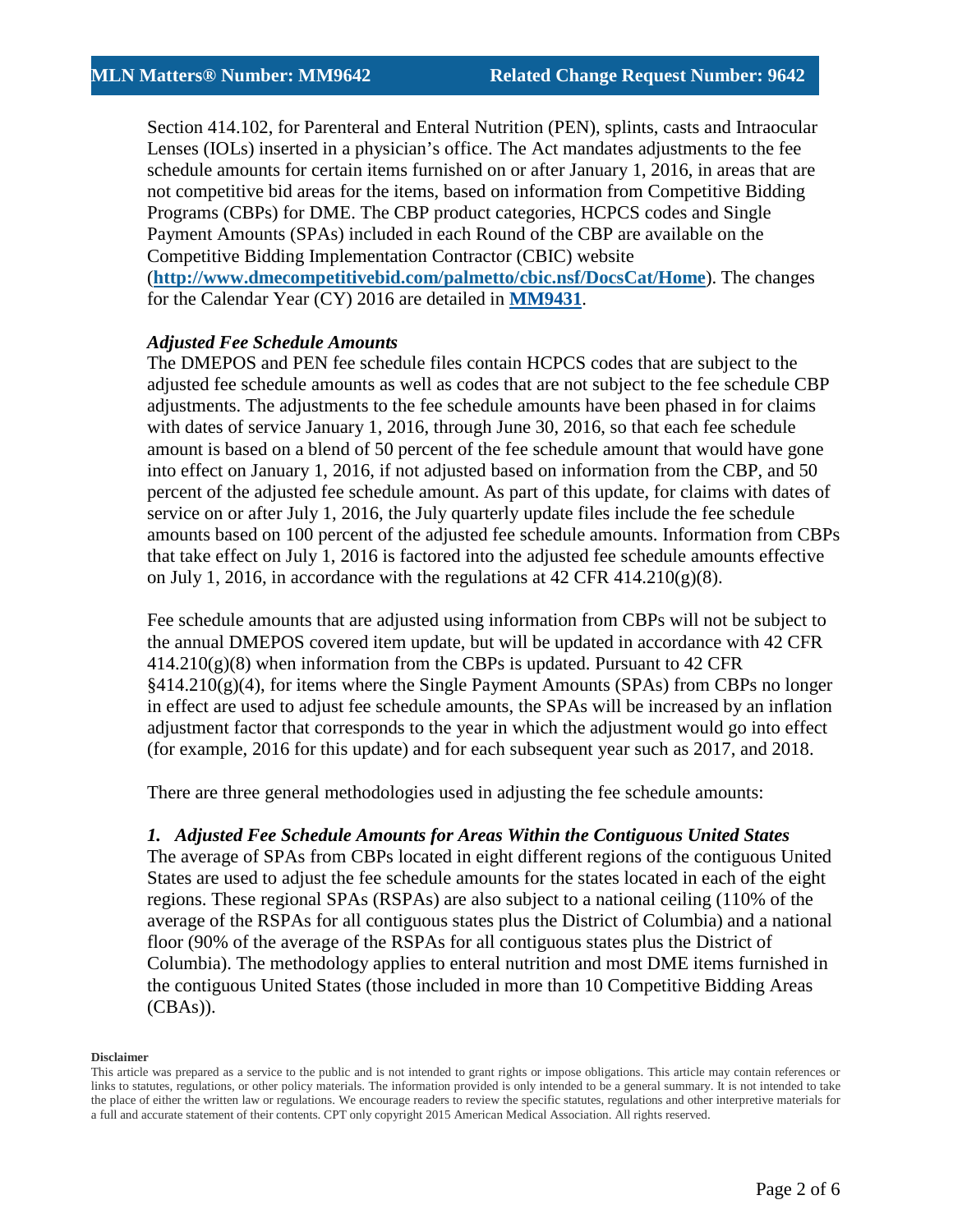Also, the fee schedule amounts for areas within the contiguous United States that are designated as rural areas are adjusted to equal the national ceiling amounts described above. Regulations at **[42 CFR 414.202](https://www.gpo.gov/fdsys/granule/CFR-2011-title42-vol3/CFR-2011-title42-vol3-sec414-202)** define a rural area to be a geographical area represented by a postal ZIP code where at least 50 percent of the total geographical area of the ZIP code is estimated to be outside any Metropolitan Statistical Area (MSA). A rural area also includes any ZIP Code within an MSA that is excluded from a CBA established for that MSA.

*2. Adjusted Fee Schedule Amounts for Areas Outside the Contiguous United States*  Areas outside the contiguous United States (areas such as Alaska, Guam, Hawaii) receive adjusted fee schedule amounts so that they are equal to the higher of the average of SPAs for CBAs in areas outside the contiguous United States (currently only applicable to Honolulu, Hawaii) or the national ceiling amounts described above and calculated based on SPAs for areas within the contiguous United States.

## *3. Adjusted Fee Schedule Amounts for Items Included in 10 or Fewer CBAs*

DME items included in 10 or fewer CBAs receive adjusted fee schedule amounts so that they are equal to 110 percent of the average of the SPAs for the 10 or fewer CBAs. This methodology applies to all areas, non-contiguous and contiguous.

In order to apply the rural payment rule for areas within the contiguous United States, the DMEPOS fee schedule file is updated to include rural payment amounts for certain HCPCS codes where the adjustment methodology is based on average regional SPAs. Also, on the PEN file, the national fee schedule amounts for enteral nutrition transitions to statewide fee schedule amounts. For parenteral nutrition, the national fee schedule amount methodology remains unchanged.

The ZIP code associated with the address used for pricing a DMEPOS claim determines the rural fee schedule payment applicability for codes with rural and non-rural adjusted fee schedule amounts based on information from the CBPs. ZIP codes for non-contiguous areas are not included in the DMEPOS Rural ZIP code file. The DMEPOS Rural ZIP code file is updated on a quarterly basis as necessary.

# **Key Points of CR9642**

## *Public Use Files (PUFs)*

In October 2015, CMS posted sample 2016 DMEPOS and PEN Medicare payment PUFs that were modified to accommodate the adjusted fee schedule amounts effective January 1, 2016. At that time, CMS communicated that different PUF file formats would be used for the January 2016 Excel file update as opposed to the July 2016 update and all subsequent fee schedule updates. CMS has recently determined that it is necessary to retain separate rural fee fields for each state and not transition, beginning July 1, 2016, to one field titled "Contiguous United States Rural Fee" as previously communicated. Therefore, beginning with the July 2016 update, the July DMEPOS and PEN Excel PUF record layouts will retain

#### **Disclaimer**

This article was prepared as a service to the public and is not intended to grant rights or impose obligations. This article may contain references or links to statutes, regulations, or other policy materials. The information provided is only intended to be a general summary. It is not intended to take the place of either the written law or regulations. We encourage readers to review the specific statutes, regulations and other interpretive materials for a full and accurate statement of their contents. CPT only copyright 2015 American Medical Association. All rights reserved.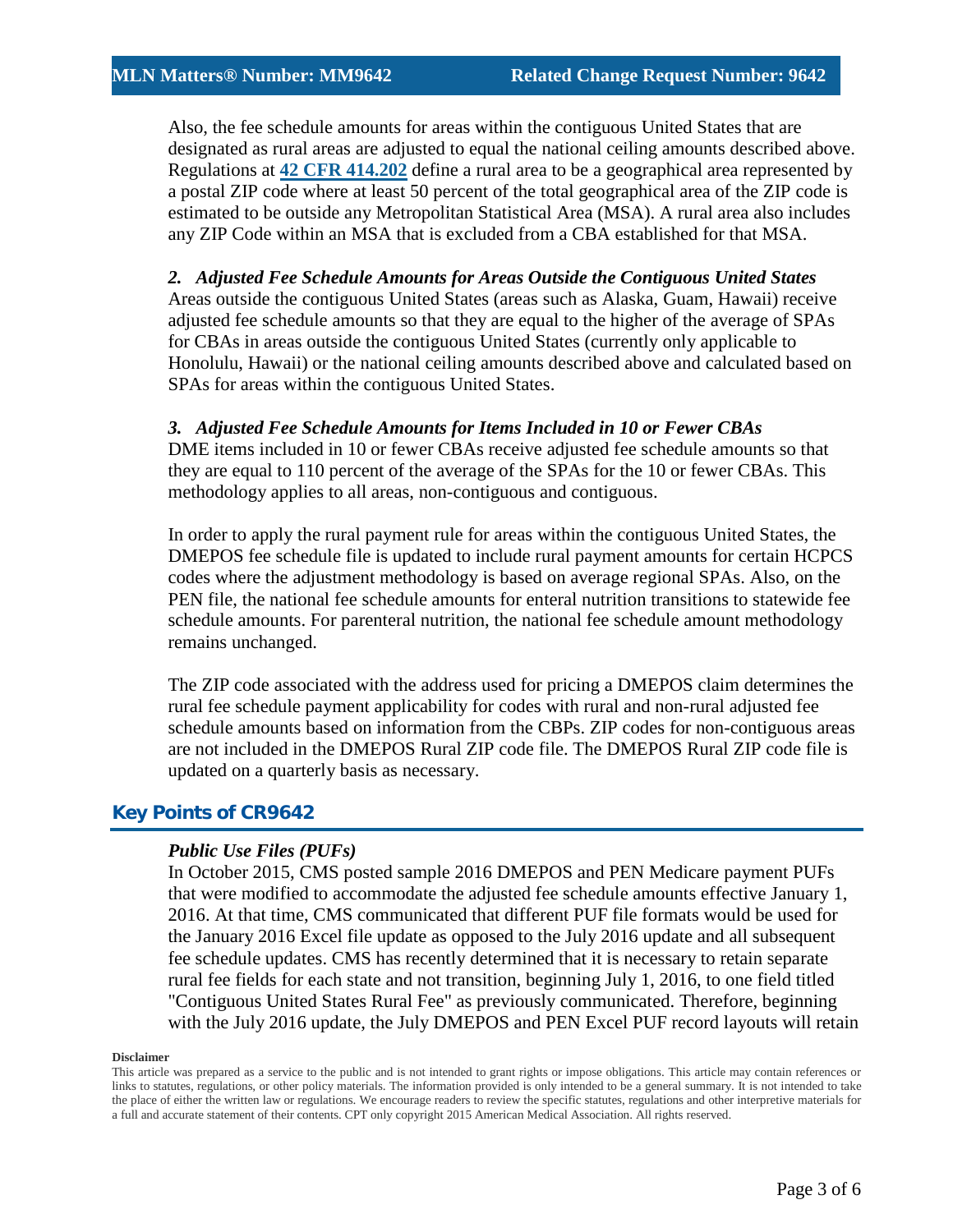the separate rural fees for each state as implemented January 1, 2016. As discussed above, the phase in of adjusted fees are based on 100 percent of the adjusted fee schedule amounts effective July 1, 2016. The rural fee for the contiguous United States, which is equal to the national ceiling amount, applies to all rural areas within the contiguous United States. However, in any case where the application of the adjusted fee methodology results in an increase in the fee schedule amount that would otherwise apply, the rural adjustment for an area/state is not made. Non-contiguous areas are not subject to rural fees under the CY 2016 DMEPOS fee schedule methodology.

The CY 2016 DMEPOS and PEN fee schedules and the July 2016 DMEPOS Rural ZIP code file PUFs will be available for State Medicaid Agencies, managed care organizations, and other interested parties shortly after the release of the data files at **<http://www.cms.gov/Medicare/Medicare-Fee-for-Service-Payment/DMEPOSFeeSched>**.

## *KU Modifier for Complex Rehabilitative Power Wheelchair Accessories & Seat and Back Cushions*

Section 2 of the Patient Access and Medicare Protection Act (PAMPA) mandates that the adjustments to the CY 2016 fee schedule amounts for certain DME based on information from CBPs not be applied to wheelchair accessories (including seating systems) and seat and back cushions furnished in connection with Group 3 complex rehabilitative power wheelchairs prior to January 1, 2017. Group 3 complex rehabilitative power wheelchair bases are currently described by codes K0848 through K0864 of the HCPCS.

As a result, the fees for wheelchair accessories and seat and back cushions denoted with the HCPCS modifier 'KU' are included in the July 2016 DMEPOS fee schedule file and are effective for dates of service January 1, 2016, through December 31, 2016. The fee schedule amounts associated with the KU modifier represent the unadjusted fee schedule amounts (the CY 2015 fee schedule amount updated by the 2016 DMEPOS covered item update factor of -0.4 percent) for these wheelchair accessory codes.

The codes for wheelchair accessories and seat and back cushions affected by this change along with claims processing instructions are available in CR9520 at **[https://www.cms.gov/Regulations-and-](https://www.cms.gov/Regulations-and-Guidance/Guidance/Transmittals/Downloads/R3535CP.pdf)**

**[Guidance/Guidance/Transmittals/Downloads/R3535CP.pdf](https://www.cms.gov/Regulations-and-Guidance/Guidance/Transmittals/Downloads/R3535CP.pdf)**. In accordance with that article, if brought to their attention, MACs may adjust claims for the Group 3 complex rehabilitative power wheelchair accessories referenced in Attachment A of related CR9520 for dates of service January 1, 2016, through June 30, 2016.

## *Discontinuation of KE Modifier for Items in Initial Round 1 CBP*

As part of this update, the fees for certain items included in Round 1 CBP, denoted with the HCPCS pricing modifier 'KE', are deleted from the DMEPOS fee schedule file. Program instructions on the implementation of these fees and the list of applicable HCPCS codes were issued via CR6720, dated November 7, 2008 (see related article **[MM6720](https://www.cms.gov/Outreach-and-Education/Medicare-Learning-Network-MLN/MLNMattersArticles/downloads/mm6270.pdf)**).

This article was prepared as a service to the public and is not intended to grant rights or impose obligations. This article may contain references or links to statutes, regulations, or other policy materials. The information provided is only intended to be a general summary. It is not intended to take the place of either the written law or regulations. We encourage readers to review the specific statutes, regulations and other interpretive materials for a full and accurate statement of their contents. CPT only copyright 2015 American Medical Association. All rights reserved.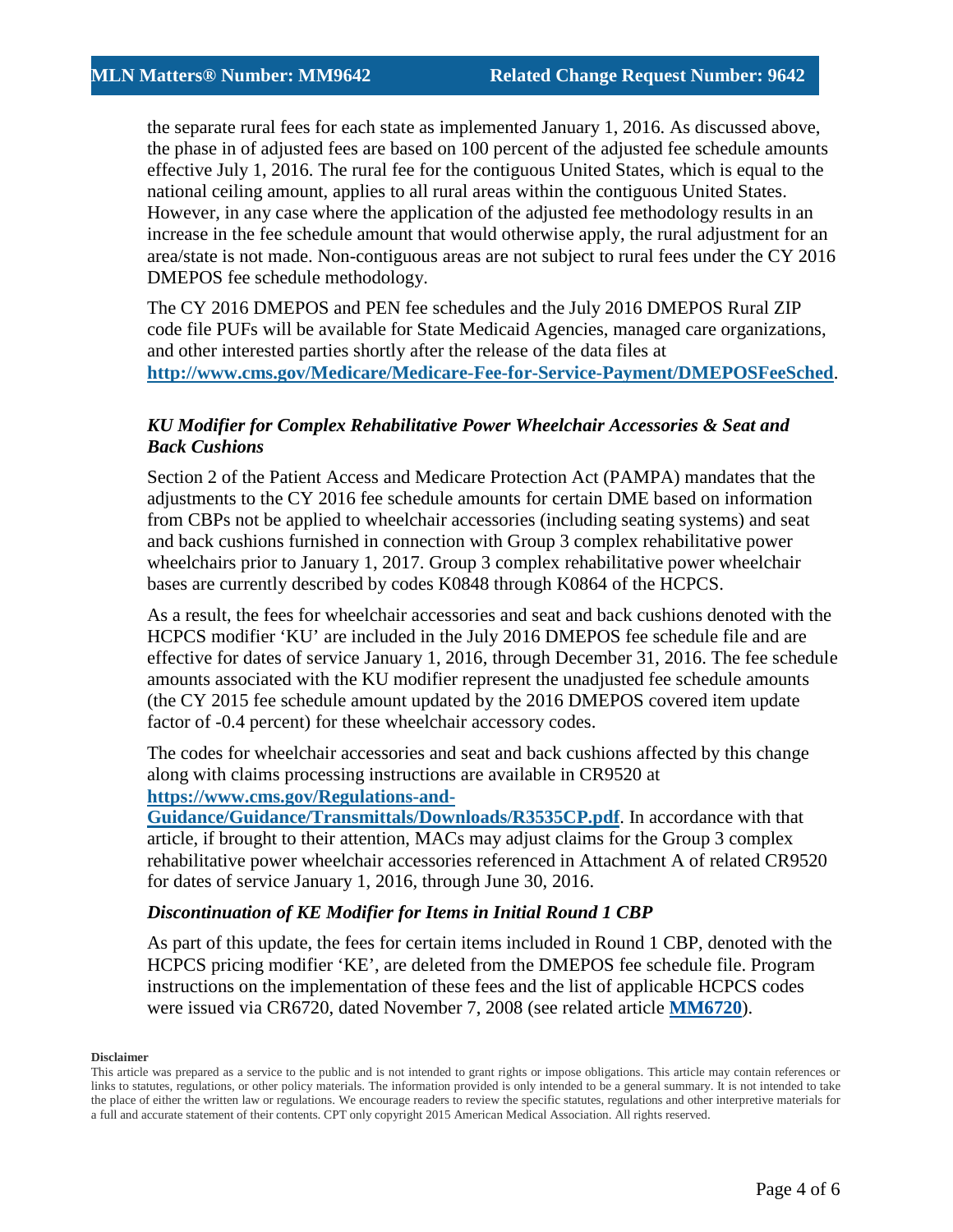The KE fees were retained on the fee schedule file for dates of service January 1, 2016, through June 30, 2016, because of the phase-in of the adjusted fee schedule amounts, but are no longer needed.

### *Reclassification of Certain DME Included in CBPs*

As part of this update, capped rental fees are established for payment of the following 14 HCPCS codes: E0197, E0140, E0149, E0985, E1020, E1028, E2228, E2368, E2369, E2370, E2375, K0015, K0070, and E0955.

For dates of service on or after July 1, 2016, these HCPCS codes are reclassified from the payment category for inexpensive and routinely purchased DME to payment on a capped rental basis in all areas except the 9 Round 1 Re-compete (Round 1 2014) CBAs. These changes are made to align the payment with the regulatory definition of routinely purchased equipment. Articles **[MM8822](https://www.cms.gov/Outreach-and-Education/Medicare-Learning-Network-MLN/MLNMattersArticles/Downloads/MM8822.pdf)** and **[MM8566](https://www.cms.gov/Outreach-and-Education/Medicare-Learning-Network-MLN/MLNMattersArticles/Downloads/MM8566.pdf)** discuss these program instructions.

When submitting claims, suppliers in areas outside of Round 1 Re-compete CBAs that furnish these 14 HCPCS codes on a capped rental basis use the capped rental modifiers KH, KI, and KJ as appropriate. Beginning January 1, 2017, payment for these codes in all geographic areas will be made on a capped rental basis.

Also, certain HCPCS codes for wheelchair options/accessories (E1020, E1028, E2368, E2369, E2370, E2375, K0015, and E0955) that are furnished to be used as part of a complex rehabilitative power wheelchair (wheelchair base codes K0835 – K0864) can be paid under the associated lump sum purchase option set forth in article **[MM8566](https://www.cms.gov/Outreach-and-Education/Medicare-Learning-Network-MLN/MLNMattersArticles/Downloads/MM8566.pdf)**.

The supplier must give the beneficiary the option of purchasing these accessories at the time they are furnished for initial or replacement. If the beneficiary declines the purchase option, the supplier must furnish the items on a capped rental basis and payment shall be made on a monthly rental basis in accordance with the capped rental payment rules.

### *Diabetic Testing Supplies (DTS)*

The fee schedule amounts for non-mail order DTS without KL modifier for codes A4233, A4234, A4235, A4236, A4253, A4256, A4258, and A4258 are not updated by the covered item update. In accordance with Section 636(a) of the American Taxpayer Relief Act of 2012, the fee schedule amounts for these codes were adjusted in CY 2013 so that they were equal to the SPAs for mail order DTS established in implementing the national mail-order CBP under Section 1847 of the Act. The non-mail order payment amounts on the fee schedule file are updated each time the single payment amounts are updated. As part of the this update, the non-mail order payment amounts on the fee schedule file for the above codes will be updated, effective July 1, 2016, using the SPAs established under the National Mail-Order Re-compete CBP.

As part of this update, the DTS mail order (with KL modifier) fee schedules for all states and territories are removed from the DMEPOS fee schedule file. The SPAs calculated under the National Mail-Order CBPs replace the mail order fee schedule amounts for diabetic

This article was prepared as a service to the public and is not intended to grant rights or impose obligations. This article may contain references or links to statutes, regulations, or other policy materials. The information provided is only intended to be a general summary. It is not intended to take the place of either the written law or regulations. We encourage readers to review the specific statutes, regulations and other interpretive materials for a full and accurate statement of their contents. CPT only copyright 2015 American Medical Association. All rights reserved.